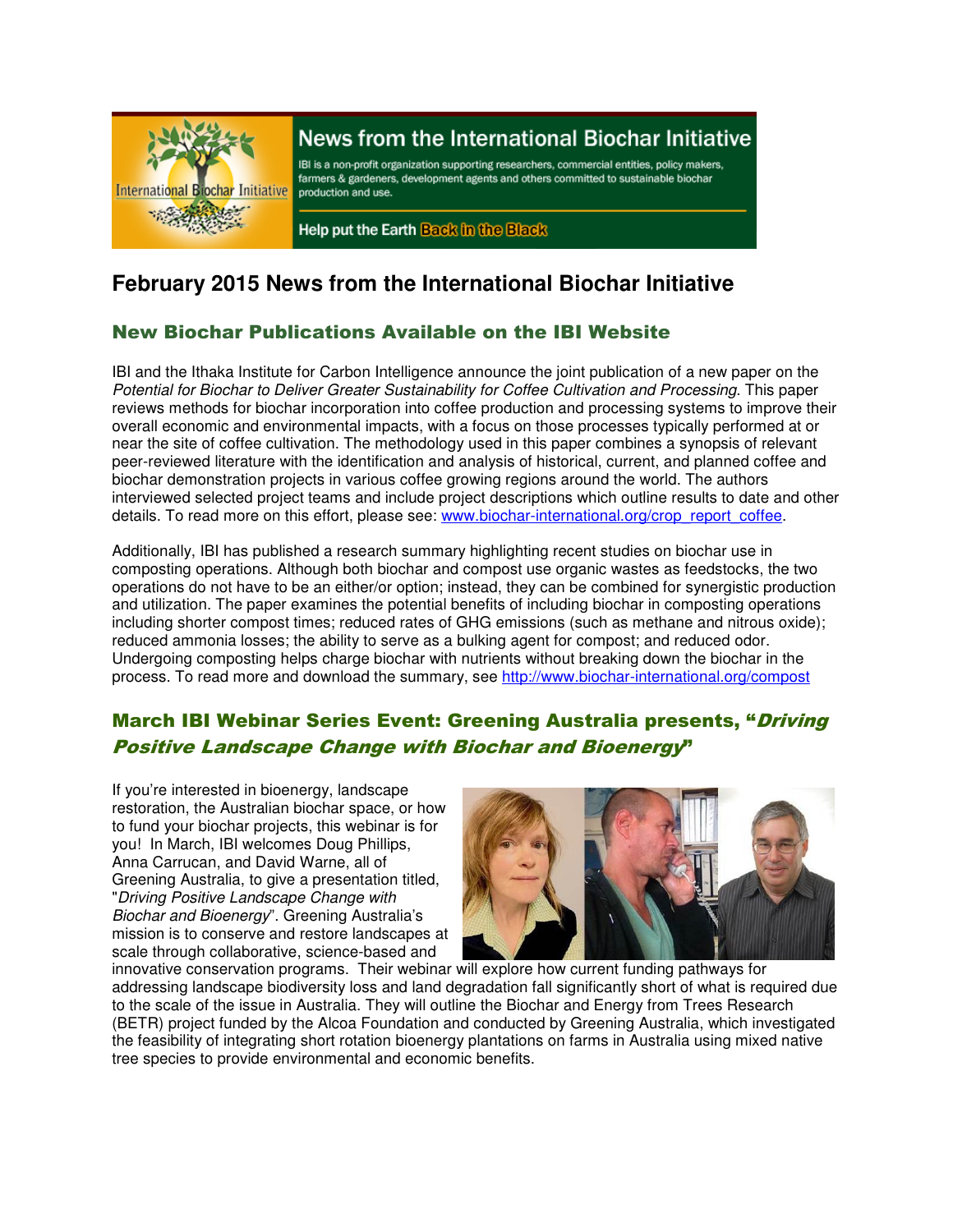Registration is open now at https://attendee.gotowebinar.com/register/8883253872695402242. The webinar will be held on Tuesday, March 17th at 6:00 pm Eastern Time. Note: Please convert the 6:00 pm ET start time to your local time by using a time converter tool. You must be a dues-paying member to participate in these special events.

For more information on this webinar program, including links to prior presentations by Dr. Steven McGreevy (Research Institute for Humanity and Nature, Kyoto, Japan), Dr. Johannes Lehmann (Cornell University, USA), Dr. Isabel Lima (US Department of Agriculture), Art Donnelly (Estufa Finca Project Director & Seachar), Dr. Andreas Hornung (Fraunhofer Institute for Environmental, Safety, and Energy Technology (UMSICHT) leader), and Jonah Levine (Manager at Confluence Energy LLC), please see: http://www.biochar-international.org/webinar\_series.

### New and Renewing IBI Business Members

A listing of all current IBI Business and Organization Members can be found on our website. For more information on membership opportunities and benefits, or to join, please see: http://www.biocharinternational.org/join. Please note, Business and Organization descriptions are submitted by each individual entity, and are not developed or written by IBI.

#### **New Business Member: Charborn LLC**

Charborn began as a master's thesis project at the University of California Santa Barbara's Bren School of Environmental Science and Management. Together, our team has over 10 years of experience in the biochar and agriculture industries. We are focused on the accessibility and affordability of biochar for farmers. We want biochar to be an

investment that every farmer can make, if they so choose. In order to do this, we work with farmers to ensure the ease and precision of their biochar application.

We aim to resolve any confusion about biochar by conducting and monitoring field trials through the provision of reduced-cost biochar to growers interested in conducting trials on their farms. By monitoring the effects of biochar in different soils and with different crops we are gaining a comprehensive understanding of the large scale effects of biochar.



By integrating biochar into agriculture, we are utilizing forestry waste, sequestering carbon back into soils, and increasing water and nutrient use efficiency while boosting yields. We're working to help the environment—by helping farmers profit. For more information, see http://www.charborn.com or contact Debbie at debbie@charborn.com.

#### **Renewing Business Member: Wakefield Agricultural Carbon LLC**

Wakefield Agricultural Carbon is a U.S. based company, focusing on the application of biochar for retail and industrial markets. Its work is devoted to finding innovative ways through biochar to improve the abundance of great organically grown food, beautiful garden flowers, and a healthier environment for everyone to enjoy. The founder of Wakefield, Dr. Thomas R. Marrero P.E., continues his research on the optimization of biochar based products. Additionally, Wakefield is identifying ways to educate the public of its use and establishing a clear plan for the distribution of biochar. Visit www.wakefieldbiochar.com to watch us grow!



### 2<sup>nd</sup> Edition of Biochar for Environmental Management Published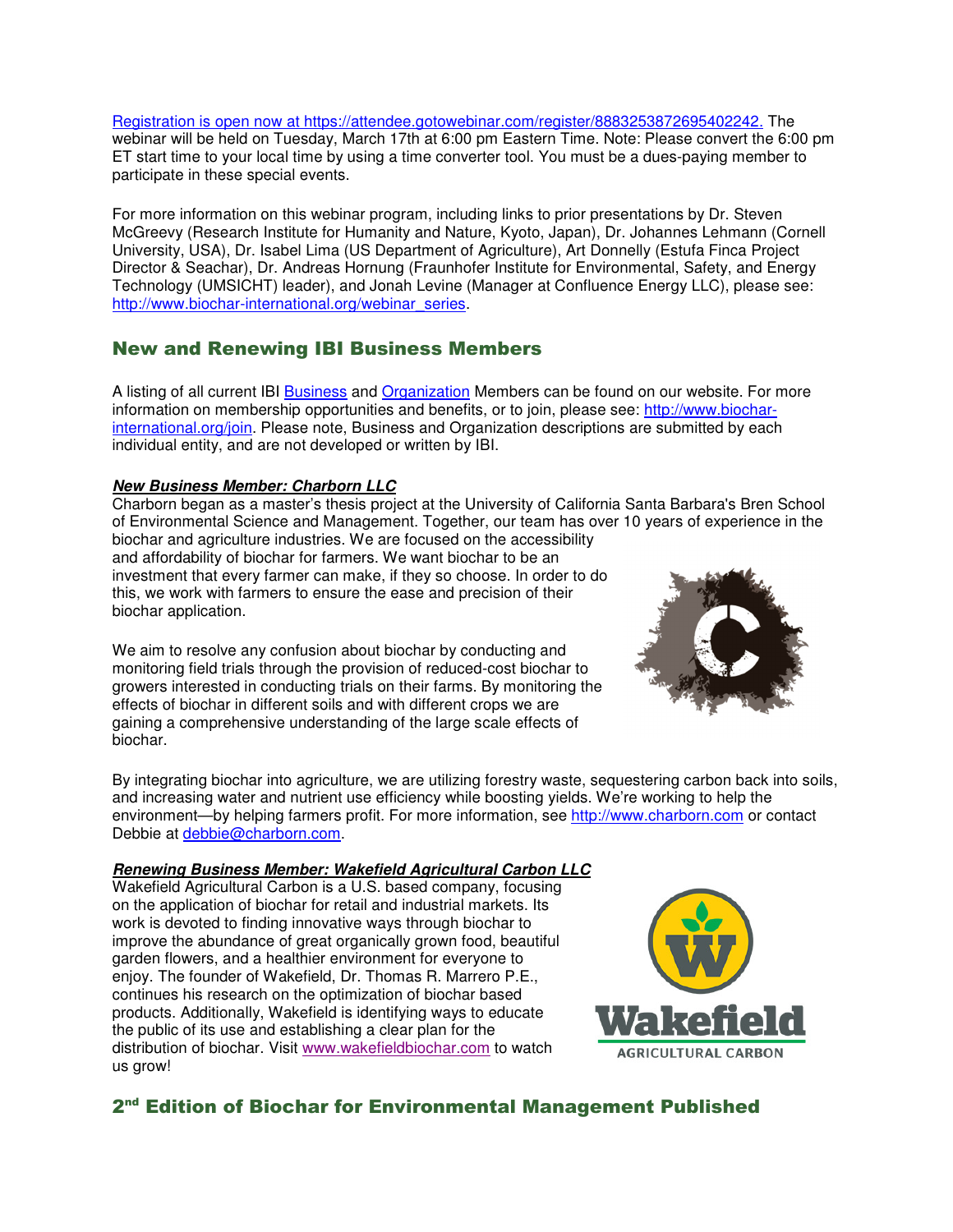The second edition of Biochar for Environmental Management: Science, Technology and Implementation, is now available for preorder. Since the first edition of this biochar text was published in 2009, the biochar community has seen numerous biochar-specific conferences, a significant increase in biochar research and publications, in-depth news coverage, and a growing commercial industry.

The second edition of the text includes 31 chapters; not only substantially updated chapters based on information in the first edition, but also additional chapters on environmental risk assessments; new uses of biochar in composting and potting mixes; the effects of biochar on soil carbon cycles; changes in water availability and soil water dynamics; recent discoveries on historical biochar use in the Amazon, Africa and Asia; and sustainability and certification. The book continues to represent the most comprehensive compilation of current knowledge on all aspects of biochar.



JOHANNES LEHMANN AND STEPHEN JOSEPH

**SECOND** 

EDITION

The publisher, Earthscan, is offering IBI dues-paying members a 20% discount off the purchase price as well as access to a digital version of the preliminary pages and the first chapter. This offer will be sent to IBI dues-paying members in the next two weeks. To read more about the publication and order a copy, see http://www.routledge.com/u/routledge/Biochar.

### Biochar Briefs: News Roundup for February

We update the website weekly with new articles on biochar. For more information, please see: http://www.biochar-international.org/newsbriefs.

#### **Malaysia**

Palm oil is the biggest industry in Malaysia and producers are looking at strategies to more effectively utilize biomass residues from oil processing. The empty fruit bunches (EFB) from oil palm are a waste management issue, so researchers at the Universiti Putra Malaysia (UPM Group EB), chaired by Prof Dr Mohd Ali Hassan, have been investigating turning those EFB into biochar and compost. They have been conducting research on the effectiveness of this feedstock for biochar since 2011 in cooperation with other academic institutes as well as companies in the sector. The results of the research to date have been incorporated into the National Biomass Strategy 2020 of Malaysia. Additionally, new companies are looking into how to market the EFB biochar/compost products to a growing marketplace for soil amendments. (http://www.sinarharian.com.my/bisnes/biochar-penyubur-tanah-1.355809)

#### **Mexico**

Bob Cirano, aka Biochar Bob, visited an educational farm called Via Organica outside San Miguel de Allende to highlight how biochar is impacting the viability of farming for local people. As part of the trip, he and his crew interviewed local farmers and produced a short video on the use of biochar in the area. (https://www.youtube.com/watch?v=iy3cZS0b69Y).

#### **United States**

A recently installed storm water treatment project in Port Townsend, WA, US, is using softwood biochar (produced at the local paper mill) to filter heavy metals from storm water runoff at the Port of Port Townsend (PoPT) Boat Haven facility. This will help the site meet storm water discharge benchmarks for copper and zinc set by the Washington State Department of Ecology. A successful pilot project to test the performance of the biochar filtration blend was installed in April 2014 and was followed up with a larger installation in November 2014.The project began with a research and development (R&D) program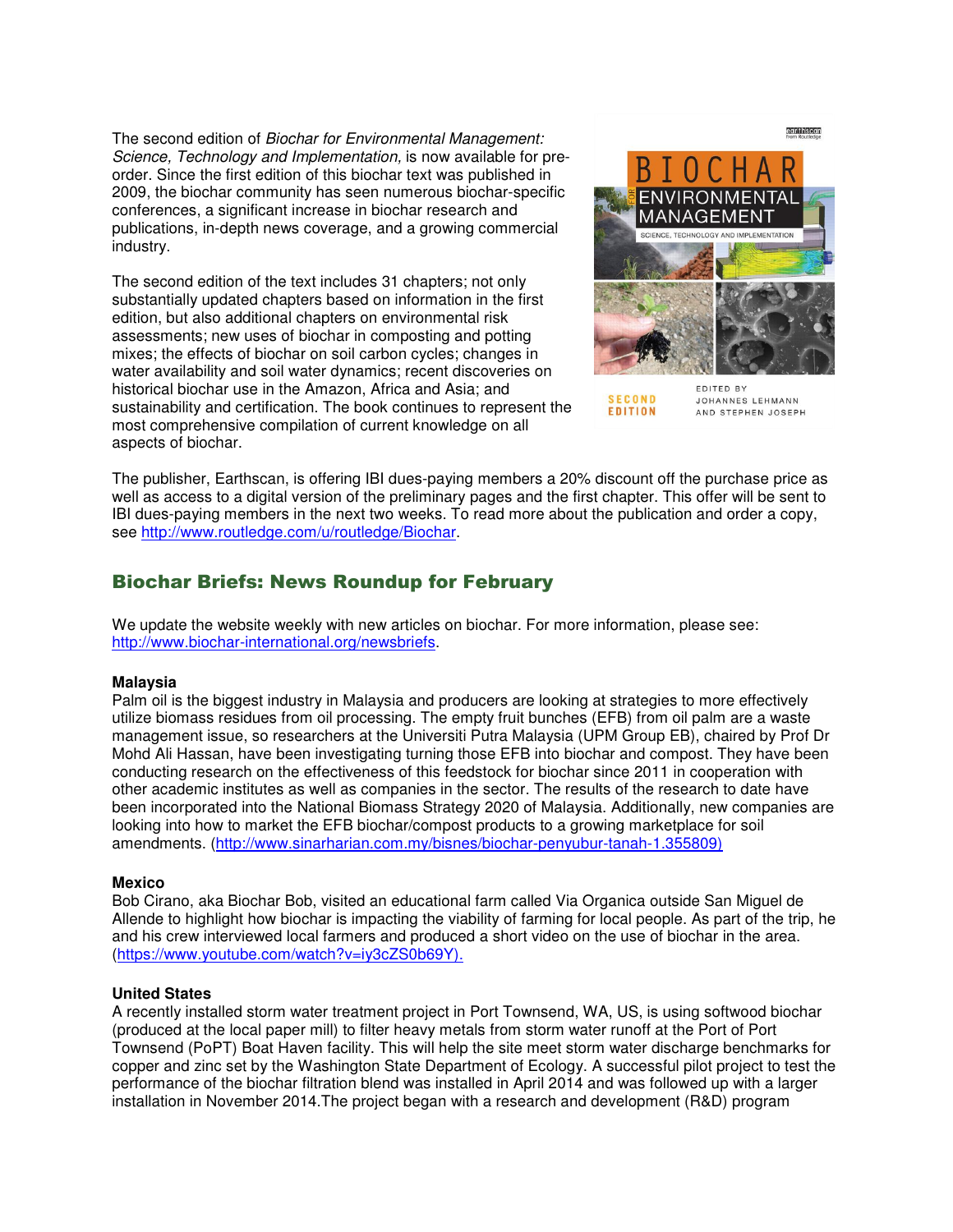conceived and conducted by researchers at Oregon State University and BioLogical Carbon LLC. (http://www.estormwater.com/port-storm)

New IBI Business member, Charborn LLC, recently won first place in the National Forest Foundation 2014 Barrett Foundation Business Concept Challenge. The goal of the challenge is to create a viable market for small-diameter woody biomass resulting from forest restoration. Through their project, Charborn will utilize the biomass as a biochar feedstock for use in agriculture. The US Department of Agriculture Under Secretary for Natural Resources and the Environment Robert Bonnie stated: "Building markets for small diameter trees can substantially boost our ability to restore National Forests so that they are more resilient to wildfire and a variety of threats. The Barrett Award recipients demonstrate that with creative and innovative ideas, there are business opportunities that benefit both the environment and rural economies." (http://biomassmagazine.com/articles/11537/nff-recognizes-biochar-biochemicalbusiness-ideas**)**

# Opportunities in Biochar

- Support a crowdfunded biochar project led by students at University of Exeter in the United Kingdom: Empowering Ethiopian farmers to become environmental entrepreneurs. More information is available at: http://www.biochar-international.org/node/6341
- Take advantage of a free subscription to Biomass Magazine. More information is available at: http://www.biochar-international.org/node/5537.
- Download a new open access biochar book: Biochar Culture, by Sai Bhaskar N Reddy. The text highlights the use of biochar in communities and its potential for increased sustainable agriculture in smaller scale farmsteads and homes, focusing on work in India. The book can be accessed at: http://www.biocharculture.com.
- Job postings in biochar (as well as research/educational opportunities) can be accessed at: http://www.biochar-international.org/network/jobs.
- Looking for potential grant funding? Check out the Terra Viva Grants Directory which develops and manages information about grants for agriculture, energy, environment, and natural resources in the world's developing countries at: http://www.terravivagrants.org/Home.

# Upcoming Calendar Events

- March 7 14: George Mason University Permaculture Design Certification Course. Location: VA, USA. For more information: http://www.biochar-international.org/node/5561
- March 12: Biochar presentation at Harvest Hastings. Location: Belleville, ON, Canada. For more information: http://www.biochar-international.org/node/6340
- March 14: Biochar Workshop by the Williams Community Forest Project. Location: Williams, OR, USA. For more information: http://www.biochar-international.org/node/6346
- March 16 18: Climate Smart Agriculture 2015 Global Science Conference. Location: Le Corum, Montpellier, France. For more information: http://www.biochar-international.org/node/5354
- April 4: Spiral Living Center Biochar Intensive. Location: Cave Junction, OR, USA. For more information: http://www.biochar-international.org/node/6347
- April 12 17: European Geosciences Union (EGU) General Assembly; Biochar Session: Future challenges in biochar research. Location: Vienna, Austria. For more information: http://www.biochar-international.org/node/5513
- April 14 18: 2nd International Conference on Biochar and Green Agriculture (BioGra2015). Location: Nanjing, China. For more information: http://www.biochar-international.org/node/5988
- April 16 21: 3rd International Biochar Training Course. Location: Nanjing, China. For more information: http://www.biochar-international.org/China\_training\_2015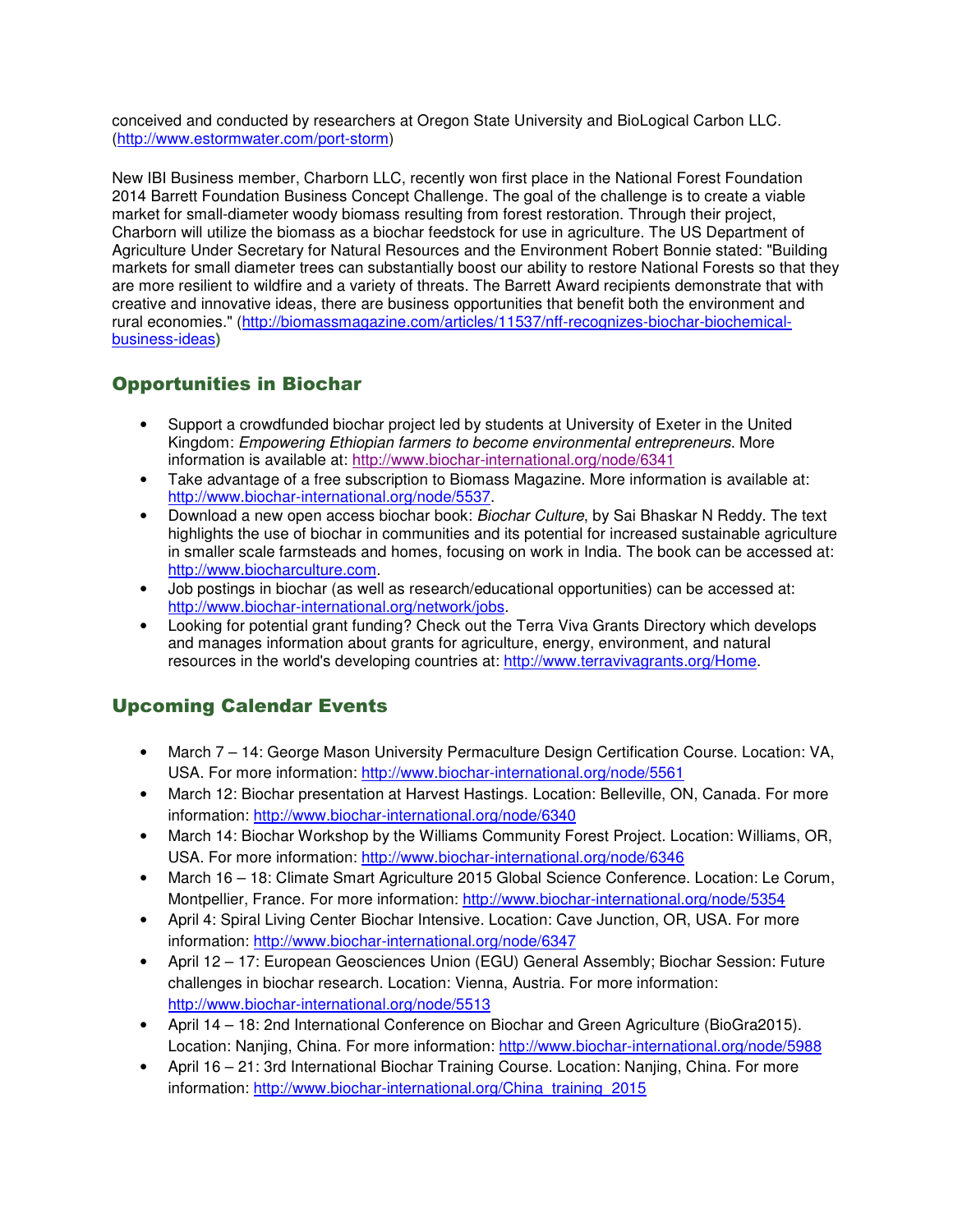- April 20 22: International Biomass Conference and Expo. Location: Minneapolis, MN, USA. For more information: http://www.biochar-international.org/node/5536
- April 20 24: III International Symposium on Organic Matter Management and Compost Use in Horticulture. Location: Murcia, Spain. For more information: http://www.biochar-international.org/node/5389
- May 28 29: Biochar Contribution to Sustainable Agriculture. Location: Potsdam, Germany. For more information: http://www.biochar-international.org/node/5510

See the IBI Calendar page for more events. To add an event to the calendar, send the information to info@biochar-international.org.

#### Regional Group Update from China

Contributed by Jun Meng, Liaoning Biochar Engineering and Technology Research Center, Shenyang Agricultural University

**Shenyang, China:** In December 2014, over 60 Chinese experts and/or scholars from the Ministry of Agriculture (MOA), the Chinese Academy of Science (CAS), universities, enterprises, and news media, participated in a two-day meeting to develop a national biochar industry strategy. The event, Development Strategies of Biochar Industry – Consulting Symposium of Chinese Academy of Engineering (CAE), culminated with participants agreeing to set up a China Biochar Research and Industry Alliance to solicit financial and policy support from the government.

Wenfu Chen, a CAE academician and the chief professor of the biochar project, gave an introduction on the current project "Development Strategies of Biochar Industry – Quantification of the Potential Carbon Reduction". More than ten invited experts presented their work on biochar and soil organic carbon, sequestering carbon in farmlands, quantification of carbon emissions and the future development of a biochar industry. During the conference discussions, Xiwen Luo, a CAE academician, exchanged his ideas with participants on issues in the biochar industry, including the need to focus on practical problems, for example, waste treatment in rural areas. The participants also highlighted the necessary development of product standards for the biochar industry in China. During the meeting, some attendees visited the Jinhefu Agricultural Development co., LTD and Liaoning Biochar Engineering and Technology Research Center at Shenyang Agricultural University.



Biochar production in the Jinhefu Agricultural Development co., LTD.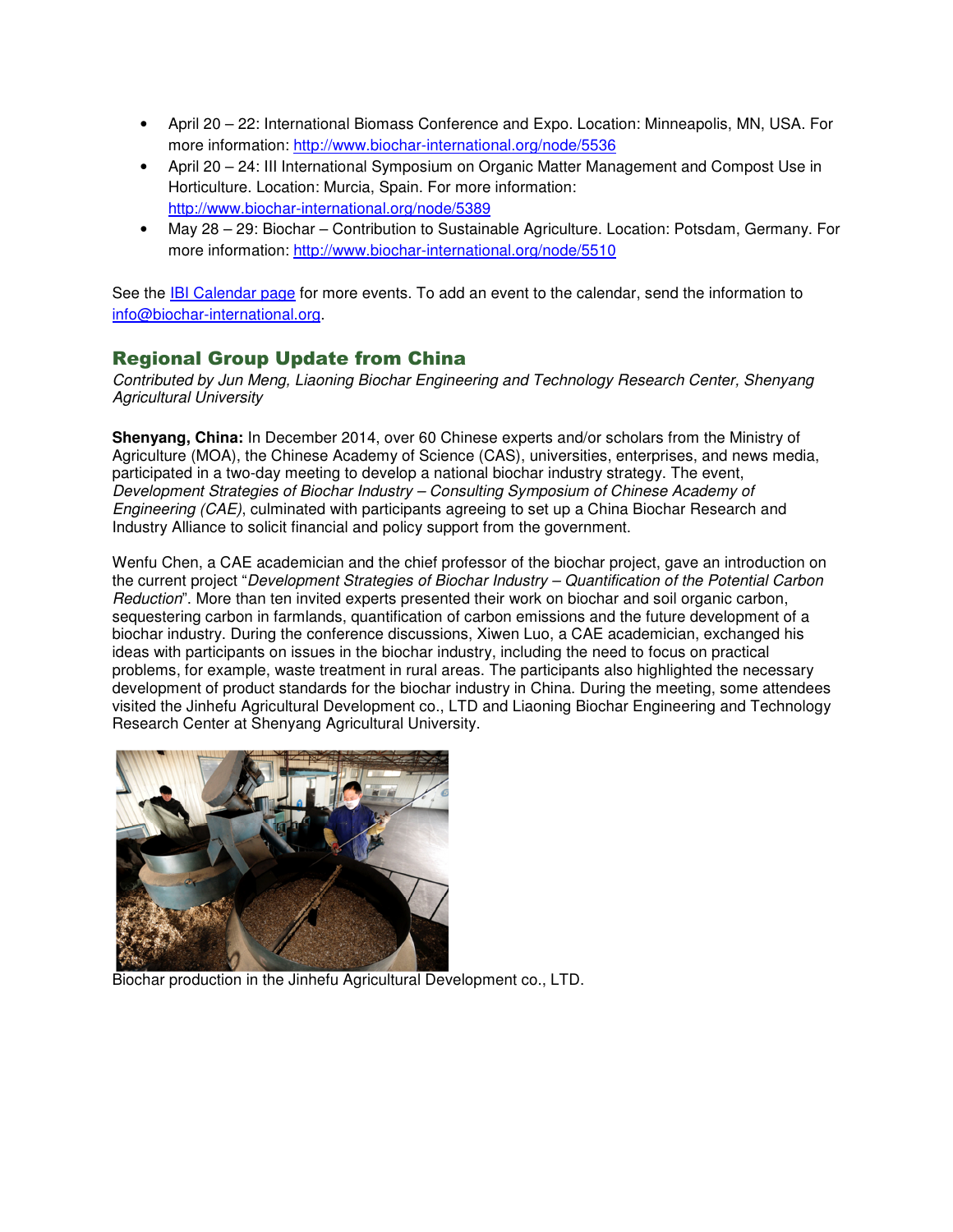

A biochar-based fertilizer produced from the Jinhefu Agricultural Development co., LTD.

### Recently Published Biochar Research

IBI tracks all published research on biochar and includes it in our online bibliography. The following articles were added in the last month. Please visit the website bibliography for more information on any of these articles. Due to copyright infringement laws, we cannot provide full copies of articles unless we have permission from the publisher. If you have published work that is not included, please email us.

- Akom, Mavis; Charles Oti-Boateng, Emmanuel Otoo, Evans Dawoe (2015). Effect of Biochar and Inorganic Fertilizer in Yam (Dioscorea rotundata Poir) Production in a Forest Agroecological Zone. Journal of Agricultural Science; DOI 10.5539/jas.v7n3p211
- Alho, CFBV, Auccaise R, Maia CMBF, Novotny EH, Lelis RCC (2015). Using solid state 13C NMR to study pyrolysis final temperature effects on biochar stability; www.researchgate.net/profile/Claudia\_Maia/publication/259842338\_Using\_Solid-State\_13C\_NMR\_to\_Study\_Pyrolysis\_Final\_Temperature\_Effects\_on\_Biochar\_Stability/links/004 635347e02d6d9ea000000.pdf
- Ashworth, Amanda J.; Patrick D. Keyser, Fred L. Allen, Sammy S. Sadaka and Mahmoud A. Sharara (2015). USE OF BIOCHAR IN SWITCHGRASS PRODUCTION. Center for Native Grasslands Management; www.researchgate.net/profile/Sammy\_Sadaka/publication/268512530\_USE\_OF\_BIOCHAR\_IN SWITCHGRASS\_PRODUCTION/links/546df4c90cf2bc99c21504c3.pdf
- Balagurumurthy, Bhavya; Vartika Srivastava, Vinit, Jitendra Kumar, Bijoy Biswas, Rawel Singh, Piyush Gupta, K.L.N. Shiva Kumar, Raghuvir Singh, Thallada Bhaskar (2015). Value addition to rice straw through pyrolysis in hydrogen and nitrogen environments. Bioresource Technology; DOI 10.1016/j.biortech.2015.01.027
- Bera T., Purakayastha T. J., Patra A. K. (2015). Spectral, Chemical and Physical Characterisation of Mustard Stalk Biochar as Affected by Temperature; http://www.indianjournals.com/ijor.aspx?target=ijor:cr&volume=33&issue=1&article=004
- Brantley, Katy E.; Mary C. Savin, Kristofor R. Brye and David E. Longer (2015). Pine Woodchip Biochar Impact on Soil Nutrient Concentrations and Corn Yield in a Silt Loam in the Mid-Southern U.S. Agriculture; http://www.mdpi.com/2077-0472/5/1/30/htm
- Brassard, Patrick; Joahnn Palacios, Stephane Godbout, Patrick Dube, Christine Landry, Vijaya Raghavan (2015). Biochar Production from the Solid Fraction of Pig Manure as an Environmental Management Solution. Conference Paper: NABEC 2014 (Northeast Agricultural Biological Engineering Conference)
- Caldecott, B; G Lomax, M Workman (2015). Stranded Carbon Assets and Negative Emissions Technologies; http://www.smithschool.ox.ac.uk/research-programmes/strandedassets/Stranded%20Carbon%20Assets%20and%20NETs%20-%2003.02.15.pdf
- Carvalho, M. T. De M.; Madari, B. E.; Bastiaans, L.; Van Oort, P.; Heinemann, A. B.; Silva, M. A. S. Da; Maia, A. De H. N.; Meinke, H. (2015). Growth of aerobic rice in the presence of biochar as soil amendment: short-term effects in a clayey Rhodic Ferralsol in the Brazilian savanna (Cerrado). ALICE; http://www.alice.cnptia.embrapa.br/handle/doc/982760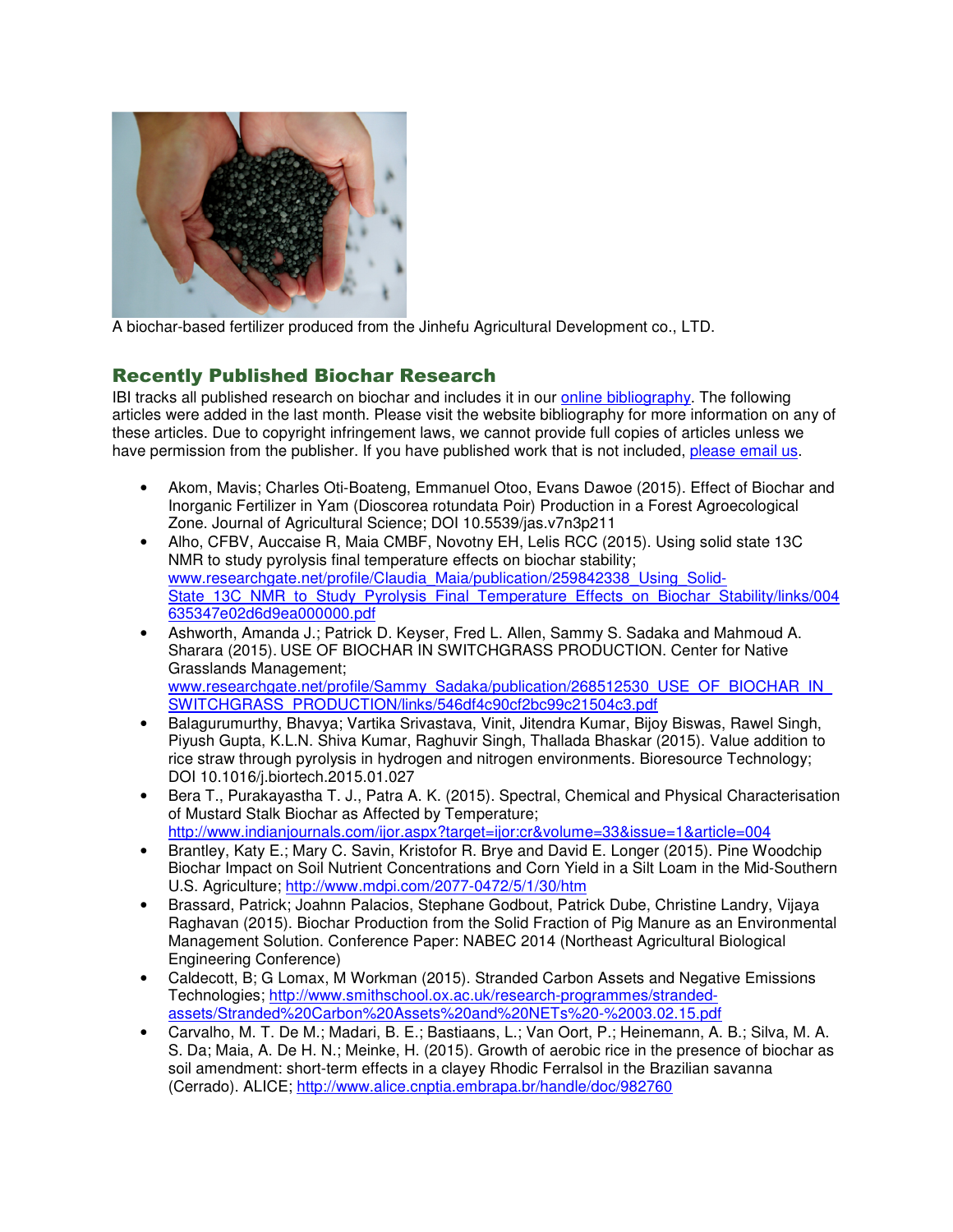- Chen, Dengyu; Dong Liu, Hongru Zhang, Yong Chen, Qian Li (2015). Bamboo pyrolysis using TG–FTIR and a lab-scale reactor: Analysis of pyrolysis behavior, product properties, and carbon and energy yields. Fuel; DOI 10.1016/j.fuel.2015.01.092
- Cuvila, Carlos Alberto; Kantarelis, Efthymios; Mellin, Pelle; Saffaripour, M.; Hye, A.; Yang, Weihong (2015). Effect of zeolite on product yield and composition during pyrolysis of hydrothermally pretreated Spruce; http://www.divaportal.org/smash/record.jsf?pid=diva2%3A785127&dswid=1271
- Cuvila, Carlos Alberto; Kantarelis, Efthymios; Yang, Weihong (2015). The Impact of a Mild Sub-Critical Hydrothermal Carbonization of Pretreatment on Umbila Wood : A Mass and Energy Balance Perspective; http://www.divaportal.org/smash/record.jsf?pid=diva2%3A785122&dswid=1271
- Cuvila, Carlos Alberto; Said, Mahir; Kantarelis, Efthymios; Saffaripour, M.; Yang, Weihong (2015). Effect of mild hydrothermal pretreatment on biomass pyrolysis characteristics and vapors : A Mass and Energy Balance Perspective; http://www.divaportal.org/smash/record.jsf?pid=diva2%3A785126&dswid=1271
- Cuvilas, Carlos Alberto (2015). Mild Wet Torrefaction and Characterization of Woody Biomass from Mozambique for Thermal Applications. Thesis: KTH Royal Institute of Technology, Engineering and Technology Chemical Process Engineering; http://www.divaportal.org/smash/record.jsf?pid=diva2%3A785099&dswid=1271
- Danish, Subhan; Adeel Ameer; Qureshi, T. I.; Uzma Younis; Hina Manzoor; Amal Shakeel; Muhammad Ehsanullah (2014). Influence of biochar on growth and photosynthetic attributes of Triticum aestivum L. under half and full irrigation. International Journal of Biosciences
- Das, Oisik; Ajit K. Sarmah (2015). The love–hate relationship of pyrolysis biochar and water: A perspective. Science of The Total Environment; DOI 10.1016/j.scitotenv.2015.01.061
- Demus, T.; T. Reichel, T. Echterhof, H. Pfeifer (2015). Biochar Usage in EAF-Steelmaking Potential and Feasibility. Miscellaneous; www.researchgate.net/profile/Thorsten\_Demus/publication/261449451\_Biochar\_Usage\_in\_EAF-Steelmaking Potential and Feasibility/links/02e7e53451577ccaea000000.pdf
- Dispenza, Dr. Vincenzo (2015). Utilizzo del biochar come substrato alternativo nella coltivazione di specie ornamentali in vaso (Use of biochar as an alternative substrate in the cultivation of ornamental plants in pots). Thesis: Department of Agricultural and Forestry, Universita Degli Studi Di Palermo (University Of Palermo)
- Domene, X.; A. Enders, K. Hanley, J. Lehmann (2015). Ecotoxicological characterization of biochars: Role of feedstock and pyrolysis temperature. Science of the Total Environment; DOI 10.1016/j.scitotenv.2014.12.035
- Drake, J.A.; A. Carrucan, W.R. Jackson, T.R. Cavagnaro, A.F. Patti (2015). Biochar application during reforestation alters species present and soil chemistry. Science of The Total Environment; DOI 10.1016/j.scitotenv.2015.02.012
- Drigo, Barbara; Ian C. Anderson (2015). The future of dirt: re-establishing self-sustaining vegetative cover on reclaimed mine lands. Miscellaneous; www.researchgate.net/profile/Barbara\_Drigo/publication/266855313\_The\_future\_of\_dirt\_reestablishing\_selfsustaining\_vegetative\_cover\_on\_reclaimed\_mine\_lands/links/543dc8b50cf240f04d10c972.pdf
- Duku, Moses Hensley (2015). Bio-Oil Production from Lignocellulosic Biomass Using Fast Pyrolysis in a Fluidized-Bed Reactor. Thesis: Department of Wood Science and Technology, Kwame Nkrumah University of Science and Technology; http://ir.knust.edu.gh/handle/123456789/6796
- Duricova, A. H. Hybska (2014). INFLUENCE THE PROPERTIES OF SEWAGE SLUDGE CREATING MIXTURES WITH BIOCHAR. 14th SGEM GeoConference on Ecology, Economics, Education and Legislation; http://www.citeulike.org/group/18367/article/13484437
- Dutta, Baishali; Vijaya G.S. Raghavan, Valérie Orsat, Michael Ngadi (2015). Surface characterisation and classification of microwave pyrolysed maple wood biochar. Biosystems Engineering; DOI 10.1016/j.biosystemseng.2015.01.002
- El-Adly, R. A .; M. Adel Yossef, Modather, F. Hussein, Enas A. Ismail, and Dalia M. Abbas (2015). Biogrease Based on Biochar from Rice Straw and Waste Cooking Oil. International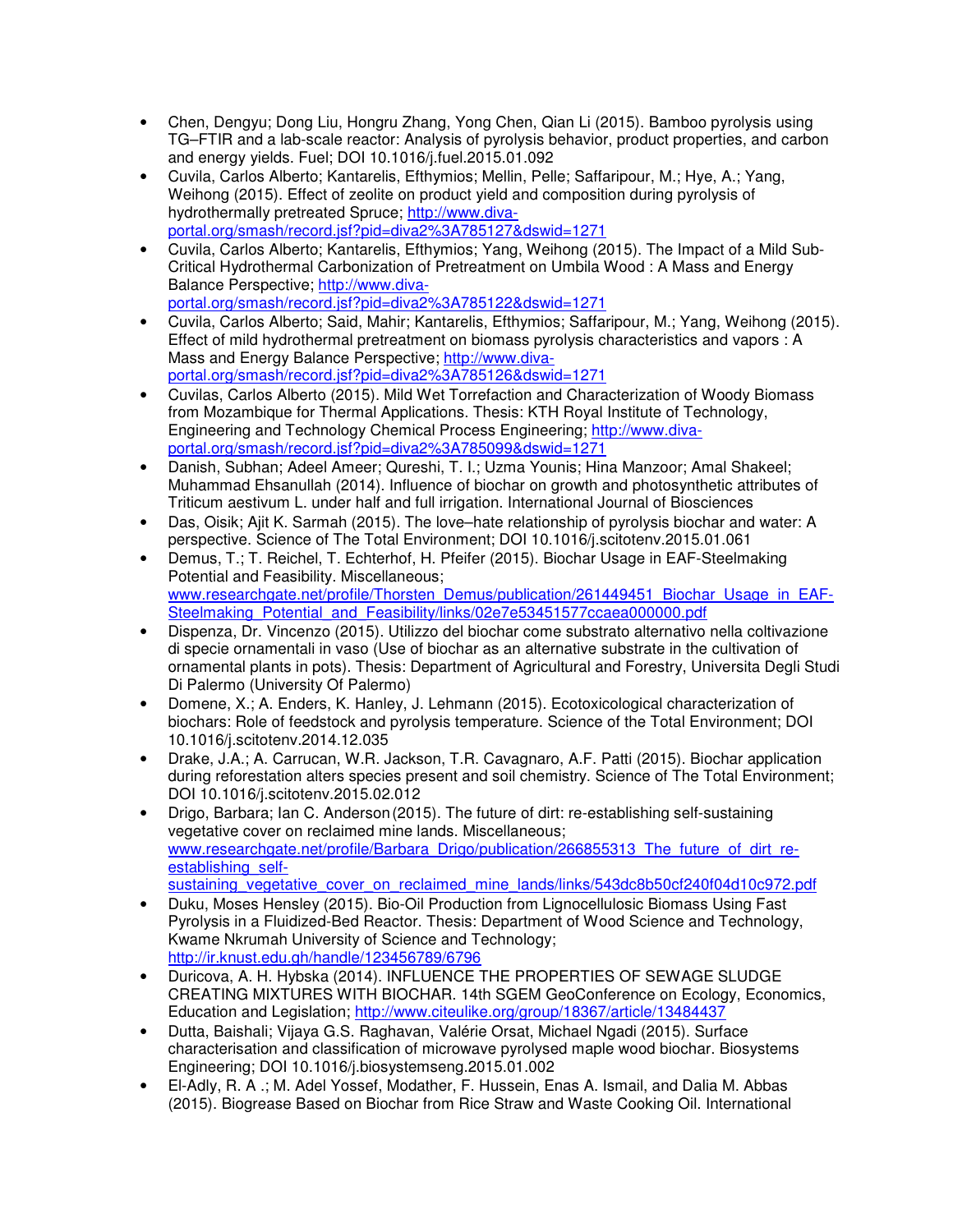Journal Of Advances In Pharmacy, Biology And Chemistry; http://www.ijapbc.com/files/12- 34210.pdf

- Fagbenro, John A.; Suarau O. Oshunsanya, Patrick A. Aluko & Bolarinwa A. Oyeleye (2015). Biomass Production, Tissue Nutrient Concentration and N2-fixing Potentials of Seven Tropical Leguminous Species. Communications in Soil Science and Plant Analysis; DOI 10.1080/00103624.2015.1005221
- Fagbenro, John A.; Suarau O. Oshunsanya & Bolarinwa A. Oyeleye (2015). Effect of Gliricidia Biochar and Inorganic Fertilizer on Moringa Plant Grown in an Oxisol. Communications in Soil Science and Plant Analysis; DOI 10.1080/00103624.2015.1005222.in
- Foereid, Bente (2015). Biochar in Nutrient Recycling—The Effect and Its Use in Wastewater Treatment. Earth & Environmental Sciences; DOI 10.4236/ojss.2015.52004
- Genes, Éder José Emery (2015). Destilación secundaria de alquitranes generados en la gasificación de cuesco de palma africana (Secondary distillation of tar generated in the gasification of palm cuesco). Thesis: Unibersidad Nacional de Colombia; http://www.bdigital.unal.edu.co/12907
- Ghislain, Thierry; Vincent Carré, Yann Le Brech, Guillain Mauviel, Anthony Dufour, Frédéric Aubriet (2015). Characterization of biomass and biochar by LDI-FTICRMS. Conference Paper: 62ND ASMS Conference on Mass spectrometry and allied topics; https://hal.archivesouvertes.fr/hal-01090823/
- Ghorbel, L.; T. Rouissi, S.K. Brar, D. López-González, A.A. Ramirez, S. Godbout (2015). Valueadded performance of processed cardboard and farm breeding compost by pyrolysis. Waste Management; DOI 10.1016/j.wasman.2015.01.009
- Gokila B. and K.Baskar (2015). Characterization of Prosopis Juliflora L Biochar and its Influence of Soil Fertility on Maize in Alfisols. International Journal of Plant, Animal and Environmental Sciences; http://www.ijpaes.com/admin/php/uploads/761\_pdf.pdf
- Gokila B. and K.Baskar (2015). Influence of Biochar as a Soil Amendment on Yield and Quality of Maize iIn Alfiosl of Thoothukudi District of Tamilnadu, India. International Journal of Plant, Animal and Environmental Sciences; http://www.ijpaes.com/admin/php/uploads/766\_pdf.pdf
- Güereña, David T.; Johannes Lehmann, Janice E. Thies, Akio Enders, Nancy Karanja, Henry Neufeldt (2015). Partitioning the contributions of biochar properties to enhanced biological nitrogen fixation in common bean (Phaseolus vulgaris). Biology and Fertility of Soils; DOI 10.1007/s00374-014-0990-z
- Hasib, Semira Bintay (2015). Influence of Biochar, Vermicompost and Wheat Straw on Phosphate Sorption in Bajoa and Sara Soil Series. Thesis: Khulna University
- Heitkötter, Julian; Bernd Marschner (2015). Interactive effects of biochar ageing in soils related to feedstock, pyrolysis temperature, and historic charcoal production. Geoderma; DOI 10.1016/j.geoderma.2015.01.012
- Hernandez-Soriano, Maria C.; Bart Kerré, Peter Goos, Brieuc Hardy, Joseph Dufey and Erik Smolders (2015). Long-term effect of biochar on the stabilization of recent carbon: soils with historical inputs of charcoal. Global Change Biology: BIOENERGY; DOI 10.1111/gcbb.12250
- Huang, Y.; M. Anderson, D. McIlveen-Wright, G.A. Lyons, W.C. McRoberts, Y.D. Wang, A.P. Roskilly, N.J. Hewitt (2015). Biochar and renewable energy generation from poultry litter waste: A technical and economic analysis based on computational simulations. Applied Energy; DOI 10.1016/j.apenergy.2015.01.029
- Idris, Juferi; Yoshihito Shirai, Yoshito Ando, Ahmad Amiruddin Mohd Ali, Mohd Ridzuan Othman, Izzudin Ibrahim, Mohd Ali Hassan (2015). Production of Biochar with High Mineral Content from Oil Palm Biomass. The Malaysian Journal of Analytical Sciences
- Inal, A.; Gunes, O. Sahin, M. B. Taskin and E. C. Kaya (2015). Impacts of biochar and processed poultry manure, applied to a calcareous soil, on the growth of bean and maize. Soil Use and Management; DOI 10.1111/sum.12162
- Jassal, Rachhpal S.; Mark S. Johnson, Marina Molodovskaya, T.Andrew Black, Ashlee Jollymore, Kelly Sveinson (2015). Nitrogen enrichment potential of biochar in relation to pyrolysis temperature and feedstock quality. Journal of Environmental Management; DOI 10.1016/j.jenvman.2015.01.021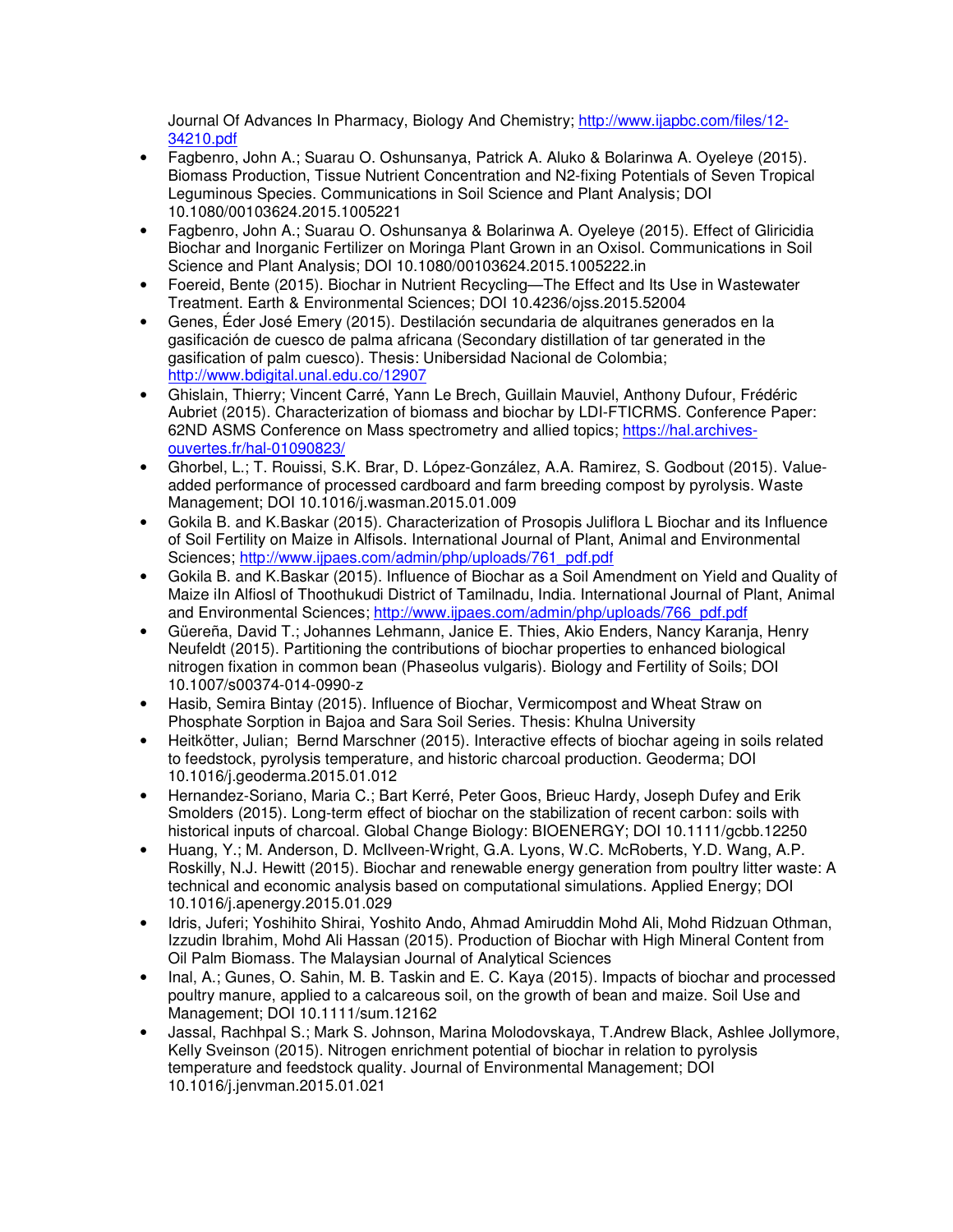- Jones, Keith; Girish Ramakrishnan, Minori Uchimiya , and Alexander Orlov (2015). New Applications of X-ray Tomography in Pyrolysis of Biomass: Biochar Imaging. Energy and Fuels; DOI 10.1021/ef5027604
- Joung Du Shin, Yong-Su Choi, Hyunook Kim (2015). Predicting Greenhouse Gas Reduction and Profit Analysis by Soil Carbon Sequestration in Corn Field with Different Application Rates of Biochar during Cultivation Periods. Environment and Natural Resources Research; DOI 10.5539/enrr.v5n1p22
- Jung, Chanil (2015). Application of Various Adsorbents to Remove Micro-Pollutants in Aquatic System. Thesis: Civil and Environmental Engineering, University of South Carolina – Columbia; http://scholarcommons.sc.edu/etd/2959
- Jung, Chanil; Jeill Oh, Yeomin Yoon (2015). Removal of acetaminophen and naproxen by combined coagulation and adsorption using biochar: influence of combined sewer overflow components. Environmental Science and Pollution Research; DOI 10.1007/s11356-015-4191-6
- Jung, K.-W.; M.-J. Hwang, K.-H. Ahn, Y.-S. Ok (2015). Kinetic study on phosphate removal from aqueous solution by biochar derived from peanut shell as renewable adsorptive media. International Journal of Environmental Science and Technology; DOI 10.1007/s13762-015-0766- 5
- Kambo, Harpreet Singh; Animesh Dutta (2015). A comparative review of biochar and hydrochar in terms of production, physico-chemical properties and applications. Renewable and Sustainable Energy Reviews; DOI 10.1016/j.rser.2015.01.050
- Kaudal, Bhawana Bhatta; Deli Chen, Dinesh Babu Madhavan, Adriana Downie, Anthony Weatherley (2015). Pyrolysis of urban waste streams: Their potential use as horticultural media. Journal of Analytical and Applied Pyrolysis; DOI 10.1016/j.jaap.2015.02.011
- Khan, Ataullah; Mohyuddin Mirza, Brian Fahlman, Ryan Rybchuk, Jian Yang, Don Harfield, and Anthony O. Anyia (2015). Mapping Thermomechanical Pulp Sludge (TMPS) Biochar Characteristics for Greenhouse Produce Safety. Journal of Agriculture and Food Chemistry; DOI 10.1021/jf502556t
- Kim, Eugene; Yangseunghun; Kim Seo-yeon; Yunhongseok; Lau Kar-wing (2015). Behavior Changes of Earthworm from Soils Amended with Biochar - Avoidance and Productivity. Korea Society of Climate Change; http://www.dbpia.co.kr/Journal/ArticleDetail/3552726
- Kim, Hyuck-Soo; Kwon-Rae Kim, Ho-Jin Kim, Jung-Hwan Yoon, Jae E. Yang, Yong Sik Ok, Gary Owens, Kye-Hoon Kim (2015). Effect of biochar on heavy metal immobilization and uptake by lettuce (Lactuca sativa L.) in agricultural soil. Environmental Earth Sciences; DOI 10.1007/s12665-015-4116-1
- Kim, Won Il; Anitha Kunhikrishnan, Woo Ri Go, Seon Hee Jeong, Gyeong Jin Kim (2015). Influence of Various Biochars on the Survival, Growth, and Oxidative DNA Damage in the Earthworm Eisenia Fetida. Korea Journal of Environmental Agriculture; http://www.papersearch.net/view/detail.asp?detail\_key=09202729
- Kollah, B.; G. Dubey, P. Parasai, J. K. Saha, S. Gangil and S. R. Mohanty (2015). Interactive effect of biochar size and organic amendments on methane consumption in a tropical vertisol. Soil Use and Management; DOI 10.1111/sum.12168
- Krack, Kaitlynn; Sharon A. Clay, David E. Clay, and Thomas Schumacher (2015). Impact of Biochar Application on Soil Properties and Herbicide Sorption. Proceedings of the South Dakota Academy of Science
- Krebs, Rômulo Basso (2015). Caracterização do biochar de pirólise rápida (Characterization of biochar fast pyrolysis); Thesis: Federal University of Rio Grande do Sul; http://www.lume.ufrgs.br/handle/10183/109714
- Kyeong-hwa, Han; Jangyongseon; Jeonggangho; Johuirae; Sonyeongyu (2015). Evaluating germination of lettuce and soluble organic carbon leachability in upland sandy loam soil applied with rice husk and food waste biochar. Agricultural Science Research Institute; http://www.dbpia.co.kr/Journal/ArticleDetail/3557827
- Lee, Seul-Ji; Jin Hee Park, Yong-Tae Ahn, Jae Woo Chung (2015). Comparison of Heavy Metal Adsorption by Peat Moss and Peat Moss-Derived Biochar Produced Under Different Carbonization Conditions. Water, Air, & Soil Pollution; DOI 10.1007/s11270-014-2275-4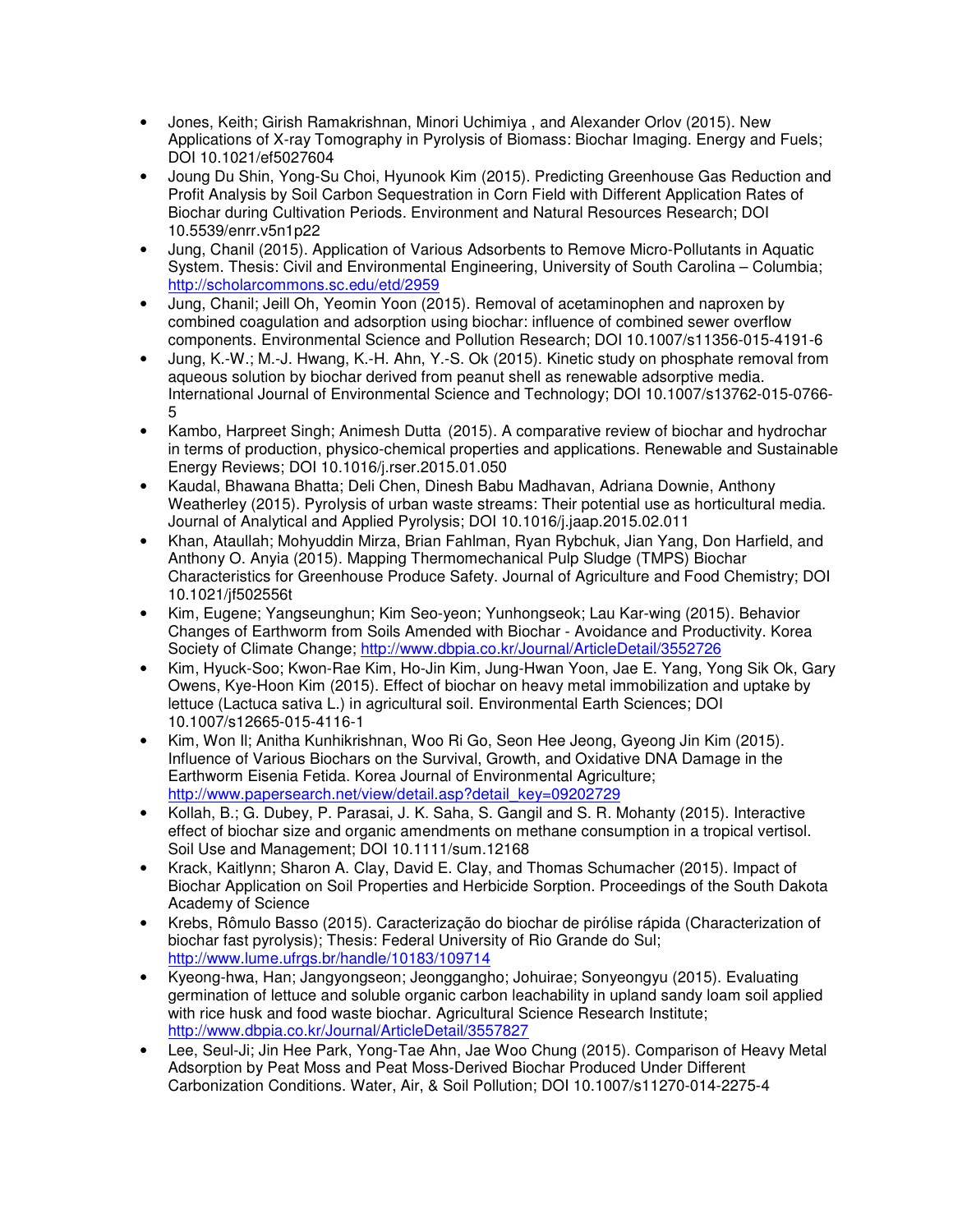- Li, Guoliang; Boxiong Shen, Fukuan Li, Linghui Tian, Surjit Singh, Fumei Wang (2015). Elemental mercury removal using biochar pyrolyzed from municipal solid waste. Fuel Processing Technology; DOI 10.1016/j.fuproc.2014.12.042
- Li, Li; Chen Xu; Wú Dan; Wáng Ailì; Yangliu Yan (2015). Adsorption of Aqueous Nitrate-N by Immobilized Modified Biochar; Journal of Agro-Environment Science; DOI 10.11654/jaes.2015.01.020
- Lin, Bo-Jhih and Wei-Hsin Chen (2015). Sugarcane bagasse pyrolysis in a carbon dioxide atmosphere with conventional and microwave-assisted heating. Frontiers in Energy Research
- Liu, Fenglin; Jiane Zuo, Tong Chi, Pei Wang, Bo Yang (2015). Removing phosphorus from aqueous solutions by using iron-modified corn straw biochar. Frontiers of Environmental Science & Engineering; DOI 10.1007/s11783-015-0769-y
- Liu, Qi; Benjuan Liu, Per Ambus, Yanhui Zhang, Veronika Hansen, Zhibin Lin, Dachun Shen, Gang Liu, Qicheng Bei, Jianguo Zhu, Xiaojie Wang, Jing Ma, Xingwu Lin, Yongchang Yu, Chunwu Zhu and Zubin Xie (2015). Carbon footprint of rice production under biochar amendment — a case study in a Chinese rice cropping system. Global Change Biology: BIOENERGY; DOI 10.1111/gcbb.12248
- Liu, Zhengang; S. Kent Hoekman, Rajasekhar Balasubramanian, Fu-Shen Zhang (2015). Improvement of fuel qualities of solid fuel biochars by washing treatment. Fuel Processing Technology; DOI 10.1016/j.fuproc.2015.01.025
- Lizhi, He; Zhangxiao Kai; Wu Huiming; Liu Hao; Lùkòupíng; Wang Hailong (2015). Effect of biochars and aging process on soil adsorption of imidacloprid. Environmental Science
- Luehrs, Daniel R. (2015). Reducing PM Concentrations in Simulated High Temperature Gas Streams. Thesis: Biological and Agricultural Engineering Department, Texas A & M University; http://oaktrust.tamu.edu/handle/1969.1/153308?show=full
- Macedo, J.; M. Souvanhnachit, S. Rattanavong, B. Maokhamphiou, T. Sotoukee, P. Pavelic, M. Sarkis, T. Downs (2015). Enhancing Productivity and Livelihoods among Smallholder Irrigators through Biochar and Fertilizer Amendments at Ekxang Village, Vientiane Province, Lao PDR. Climate-Smart Agriculture Conference
- Marsala, V; Butera, G; Conte, P; Alonzo, G (2015). Effect of texture on the dynamics of a water saturated biochar. Conference Proceedings: 2nd Mediterranean biochar symposium Environmental impact of biochar and its role in green remediation; https://iris.unipa.it/handle/10447/99726#.VOaoqvmUfTc
- Marsala, V; Cimò, G; Caporale, AG; De Pasquale, C; Pigna, M; Conte, P (2015). Effect of Metals on the Dynamics of Water at the Biochar Solid-Liquid Interface. Conference Proceedings: 2nd Mediterranean Biochar Symposium-Environmental impact of biochar and its role in green remediation
- Mohammad Feisal, Rahman (2015). Removal of Perfluorinated Compounds from Ultrapure and Surface Waters by Adsorption and Ion Exchange. Thesis: Civil and Environmental Engineering Department, University of Waterloo; https://uwspace.uwaterloo.ca/handle/10012/9161
- Moore, Tim O.; Alexandria A. Gagnon, John B. Partin (2015). Community Scale Development of Manure Based Biochars for the Removal of Copper and Lead from Drinking Waters in Developing Countries. International Journal of Engineering Research and Technology; http://www.ijert.org/view-pdf/11132/community-scale-development-of-manure-based-biochars-forthe-removal-of-copper-and-lead-from-drinking-waters-in-developing-countries
- Mugford, Ian; F. Alayne Street-Perrott, Cristina Santin, Huw Denman (2015). Can Meilers Predict the Long-Term Carbon Sequestration Potential of Biochar? Miscellaneuos; http://www.researchgate.net/profile/Ian\_Mugford/publication/271073425\_Can\_Meilers\_Predict\_th e\_Long-Term\_Carbon\_Sequestration\_Potential\_of\_Biochar/links/54bcf7c20cf24e50e940d871.pdf
- Mugford, Ian; F. Alayne Street-Perrott, Cristina Santin, Huw Denman (2015). Anthropogenic Charcoal Deposits: A Tool to Assess the Carbon Sequestration Potential of Biochar in Soils? Miscellaneuos;

http://www.researchgate.net/profile/Ian\_Mugford/publication/271073281\_Anthropogenic\_Charcoa l Deposits A Tool to Assess the Carbon Sequestration Potential of Biochar in Soils/links/5 4bcf6640cf29e0cb04c5bff.pdf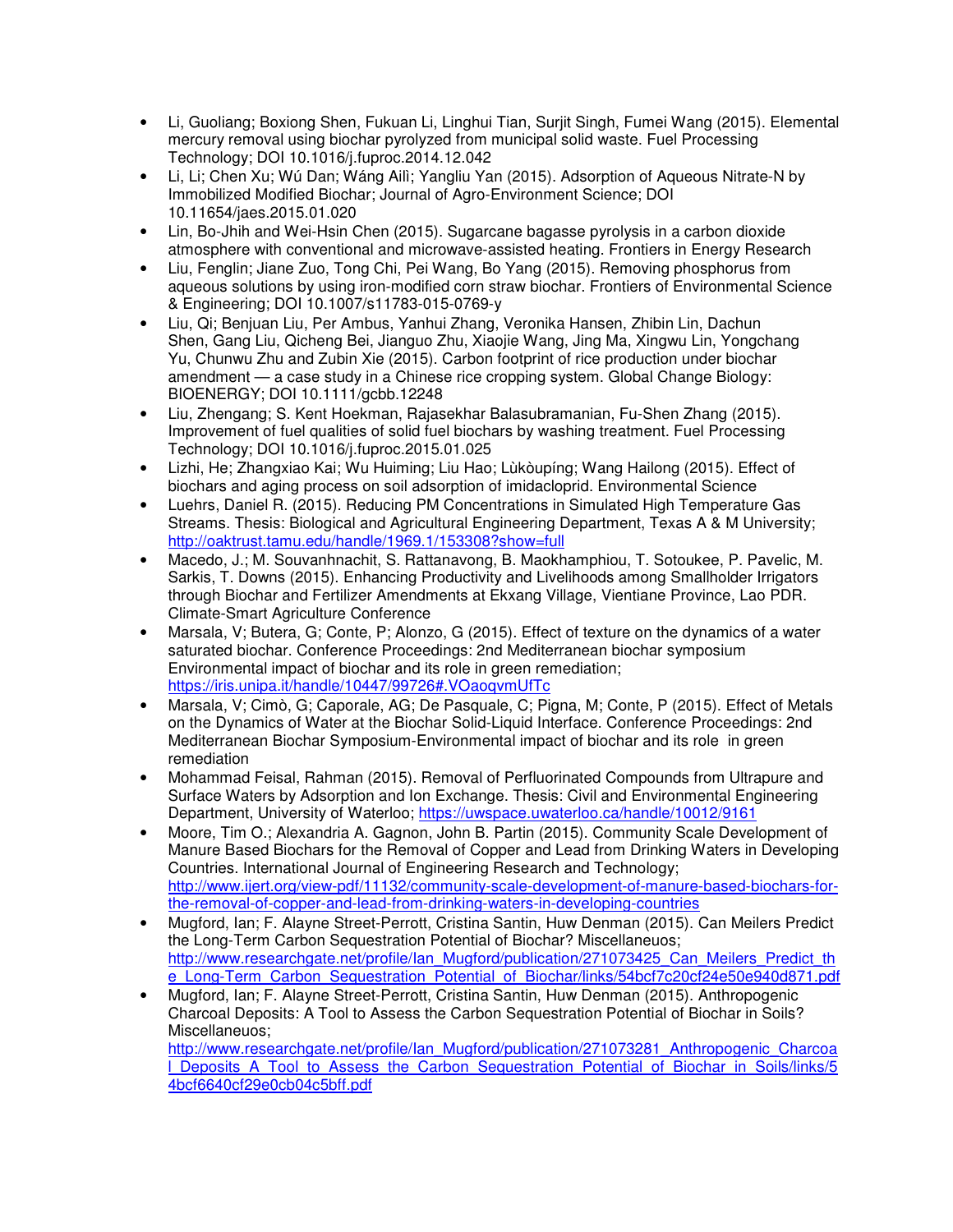- Murad, E. (2014). Applying the CHAB concept at horticultural tunnel greenhouses heated with biomass. Scientific Papers, University of Agricultural Sciences and Veterinary Medicine "Ion Ionescu de la Brad" University, Horticulture Series
- Pari, Gustan (2015). Biochar Technology as a Go Green Movement in Indonesia. Indonesian Journal of Wetlands Environmental Management; http://ijwem.unlam.ac.id/index.php/ijwem/article/view/24
- Petruccelli, Raffaella; Alessandra Bonetti, Maria Laura Traversi, Cecilia Faraloni, Massimo Valagussa, Alessandro Pozzi (2015). The Influence of biochar application on nutritional quality of tomato (Lycopersicon esculentum Mill.) Crop and Pasture Science; http://www.publish.csiro.au/view/journals/dsp\_journals\_pip\_abstract\_Scholar1.cfm?nid=40&pip=C P14247
- Pinho, Carlos; Tânia Ferreira, Edmundo Marques, Diana Almeida, Carlos Pereira, João Monney Paiva, (2015). Obtaining Diffusive and Kinetic Data from Batch Combustion of Invasive Species Char Pellets. Proceedings: 15th Brazilian Congress of Thermal Sciences and Engineering
- Plácido, Jersson; Sergio Capareda (2015). Production of silicon compounds and fulvic acids from cotton wastes biochar using chemical depolymerization. Industrial Crops and Products; DOI 10.1016/j.indcrop.2015.01.027
- Qian, Linbo; Mengfang Chen, Baoliang Chen (2015). Competitive adsorption of cadmium and aluminum onto fresh and oxidized biochars during aging processes Journal of Soils and Sediments; DOI 10.1007/s11368-015-1073-y
- Radawiec, Wioleta; Mariusz Dubicki, Anna Karwowska, Kamila Zelazna, Janusz Golaszewski (2015). BIOCHAR FROM A DIGESTATE AS AN ENERGY PRODUCT AND SOIL IMPROVER. Agricultural Engineering; http://ir.ptir.org/artykuly/en/151/IR(151) 3595 en.pdf
- Rees, Frédéric; Cyril Germain, Thibault Sterckeman, Jean-Louis Morel (2015). Plant growth and metal uptake by a non-hyperaccumulating species (Lolium perenne) and a Cd-Zn hyperaccumulator (Noccaea caerulescens) in contaminated soils amended with biochar. Plant and Soil; DOI 10.1007/s11104-015-2384-x
- Reibe, Katharina; Klaus-Peter Götz, Christina-Luise Roß, Thomas F. Döring, Frank Ellmer,Liliane Ruess (2015). Impact of quality and quantity of biochar and hydrochar on soil Collembola and growth of spring wheat. Soil Biology and Biochemistry; DOI 10.1016/j.soilbio.2015.01.014
- Roberts, David A.; Nicholas A. Paul, Michael I. Bird, Rocky de Nys (2015). Bioremediation for coal-fired power stations using macroalgae. Journal of Environmental Management; DOI 10.1016/j.jenvman.2015.01.036
- Roberts, David A.; Nicholas A. Paul, Symon A. Dworjanyn, Yi Hu, Michael I. Bird & Rocky de Nys (2015).Gracilaria waste biomass (sampah rumput laut) as a bioresource for selenium biosorption. Journal of Applied Phycology;

http://research.jcu.edu.au/tropwater/publications/Gracilariawastebiomass.pdf

- Rosas, José Guillermo; Natalia Gómez, Jorge Cara, Josep Ubalde, Xavier Sort, Marta Elena Sánchez (2015). Assessment of sustainable biochar production for carbon abatement from vineyard residues. Journal of Analytical and Applied Pyrolysis; DOI 10.1016/j.jaap.2015.01.011
- Ross, John (2015). Fate of Micropollutants During Pyrolysis of Biosolids. Thesis: Marquette University, Civil Engineering; http://epublications.marquette.edu/theses\_open/286/
- Sadasivam, Bala Yamini; Krishna R. Reddy (2015). Engineering properties of waste woodderived biochars and biochar-amended soils. International Journal of Geotechnical Engineering; DOI 10.1179/1939787915Y.0000000004
- Saikia, Ruprekha; Rahul Singh Chutia, Rupam Kataki, Kamal K. Pant (2015). Perennial grass (Arundo donax L.) as a feedstock for thermo-chemical conversion to energy and materials. Bioresource Technology; DOI 10.1016/j.biortech.2015.01.089
- Sajdak, Marcin; Roksana Muzyka, Joanna Hrabak, Krzysztof Slowik (2015). Use of plastic waste as a fuel in the co-pyrolysis of biomass: Part III: Optimisation of the co-pyrolysis process. Journal of Analytical and Applied Pyrolysis; DOI 10.1016/j.jaap.2015.01.008
- Satriawan, B D; E Handayanto (2015). Effects of biochar and crop residues application on chemical properties of a degraded soil of South Malang, and P uptake by maize. Journal of Degraded and Mining Lands Management; http://jdmlm.ub.ac.id/index.php/jdmlm/article/view/105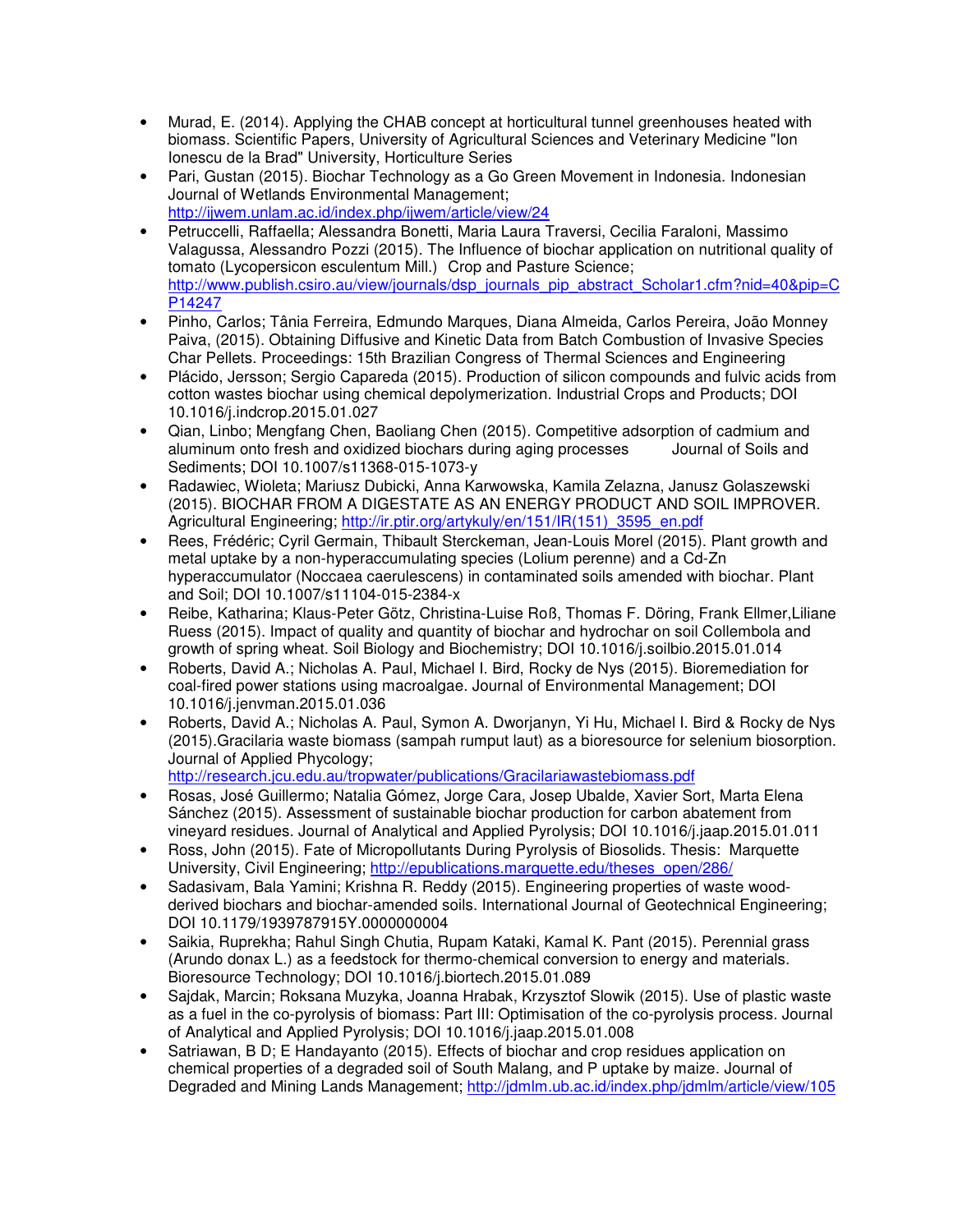- Sheats, James (2015). Performance Quantification of Extensive Green Roof Substrate Blend: Expanded Shale and Biochar. Thesis: Integrated Science and Technology Department, James Madison University; http://commons.lib.jmu.edu/master201019/3
- Shi, Kaishun; Ya Xie, Yuping Qiu (2015). Natural oxidation of a temperature series of biochars: Opposite effect on the sorption of aromatic cationic herbicides. Ecotoxicology and Environmental Safety; DOI 10.1016/j.ecoenv.2015.01.015
- Singh, Rishikesh J. Nagendra Babu, Rabindra Kumar, Pratap Srivastava, Pardeep Singh, Akhilesh Singh Raghubanshi (2015). Multifaceted application of crop residue biochar as a tool for sustainable agriculture: An ecological perspective. Ecological Engineering; DOI 10.1016/j.ecoleng.2015.01.011
- Srinivasan, Prakash; Ajit K. Sarmah, Ron Smernik, Oisik Das, Mohammed Farid, Wei Gao (2015). A feasibility study of agricultural and sewage biomass as biochar, bioenergy and biocomposite feedstock: Production, characterization and potential applications. Science of the Total Environment; DOI 10.1016/j.scitotenv.2015.01.068
- Stewart, Katherine J.; Steven D. Siciliano (2015). Potential Contribution of Native Herbs and Biological Soil Crusts to Restoration of the Biogeochemical Nitrogen Cycle in Mining Impacted Sites in Northern Canada. Ecological Restoration; http://er.uwpress.org/content/33/1/30.short
- Sukartono, Sukartono; Suwardji Suwardji, Mulyati Mulyati, Baharuddin Baharuddin, Tejo Wulan (2015). Modifikasi Aplikasi Biomassa Pada Pertanaman Ubi Kayu Di Tanah Lempung Berpasir (Sandy Loam) Lahan Kering Lombok Utara [Modification Of Application On Biomass In Land Cropping Cassava Sandy Loam Dry Land North Lombok]Buana Sains (Buana Science); http://www.jurnal.unitri.ac.id/index.php/buanasains/article/view/80
- Sun, Hao; Catherine Elizabeth Brewer, Caroline A. Masiello , and Kyriacos Zygourakis (2015). Nutrient Transport in Soils Amended with Biochar: A transient model with two stationary phases and intraparticle diffusion. Industrial and Engineering Chemistry Research
- Surampalli, R., Zhang, T., Tyagi, R., Naidu, R., Gurjar, B., Ojha, C., Yan, S., Brar, S., Ramakrishnan, A., and Kao, C. (2015). Carbon Capture and Storage. ASCE (American Society of Civil Engineers) - E-book; DOI 10.1061/9780784413678.ch15
- Tan, Xiaofei; Yunguo Liu, Guangming Zeng, Xin Wang, Xinjiang Hu, Yanling Gu, Zhongzhu Yang (2015). Application of biochar for the removal of pollutants from aqueous solutions. Chemosphere; DOI 10.1016/j.chemosphere.2014.12.058
- Thuy Thu Doan, Thierry Henry-des-Tureaux, Cornelia Rumpel, Jean-Louis Janeau, Pascal Jouquet (2015). Impact of compost, vermicompost and biochar on soil fertility, maize yield and soil erosion in Northern Vietnam: A three year mesocosm experiment. Science of the Total Environment; DOI 10.1016/j.scitotenv.2015.02.005
- WANG Jian-jun, WANG Ge-ge, LI Gang, LU Jiang-yin (2015). Research on Resource Utilization of the Municipal Sludge. Contemporary Chemical Industry; http://d.wanfangdata.com.cn/periodical\_ddhg201501033.aspx
- Wang, Min; Xiao Sun, Naiqin Zhong, Dongqing Cai, and Zhengyan Wu (2015). Promising Approach for Improving Adhesion Capacity of Foliar Nitrogen Fertilizer. ACS Sustainable Chemistry and Engineering; DOI 10.1021/acssuschemeng.5b00064
- Wang, Shengsen; Bin Gao , Yuncong Li, Ahmed Mosa, Andrew R. Zimmerman, Lena Q. Ma, Willie G. Harris, Kati W. Migliaccio (2015). Manganese oxide-modified biochars: Preparation, characterization, and sorption of arsenate and lead. Bioresource Technology; DOI 10.1016/j.biortech.2015.01.044
- Wang Yanhong, Liméngjun, Táng Míngdeng, Ai Shaoying, Luo Yingjian, Yu Danni (2015). Effect of rice husk biochar on lettuce Cd uptake and soil fertility. China Eco-Agriculture; http://d.wanfangdata.com.cn/periodical\_stnyyj201502010.aspx
- Wang, Yue; Yingxin Lin, Pei C. Chiu, Paul T. Imhoff, Mingxin Guo (2015). Phosphorus release behaviors of poultry litter biochar as a soil amendment. Science of The Total Environment; DOI 10.1016/j.scitotenv.2015.01.093
- Wioletta, Radawiec; Dubicki Mariusz, Karwowska Anna, Zelazna Kamila, Golaszewski Janusz (2015). Biowegiel z masy pofermentacyjnej biogazowni rolniczej jako produkt energetyczny i polepszacz gleb (Biocarbon digestate from agricultural biogas as an energy product and soil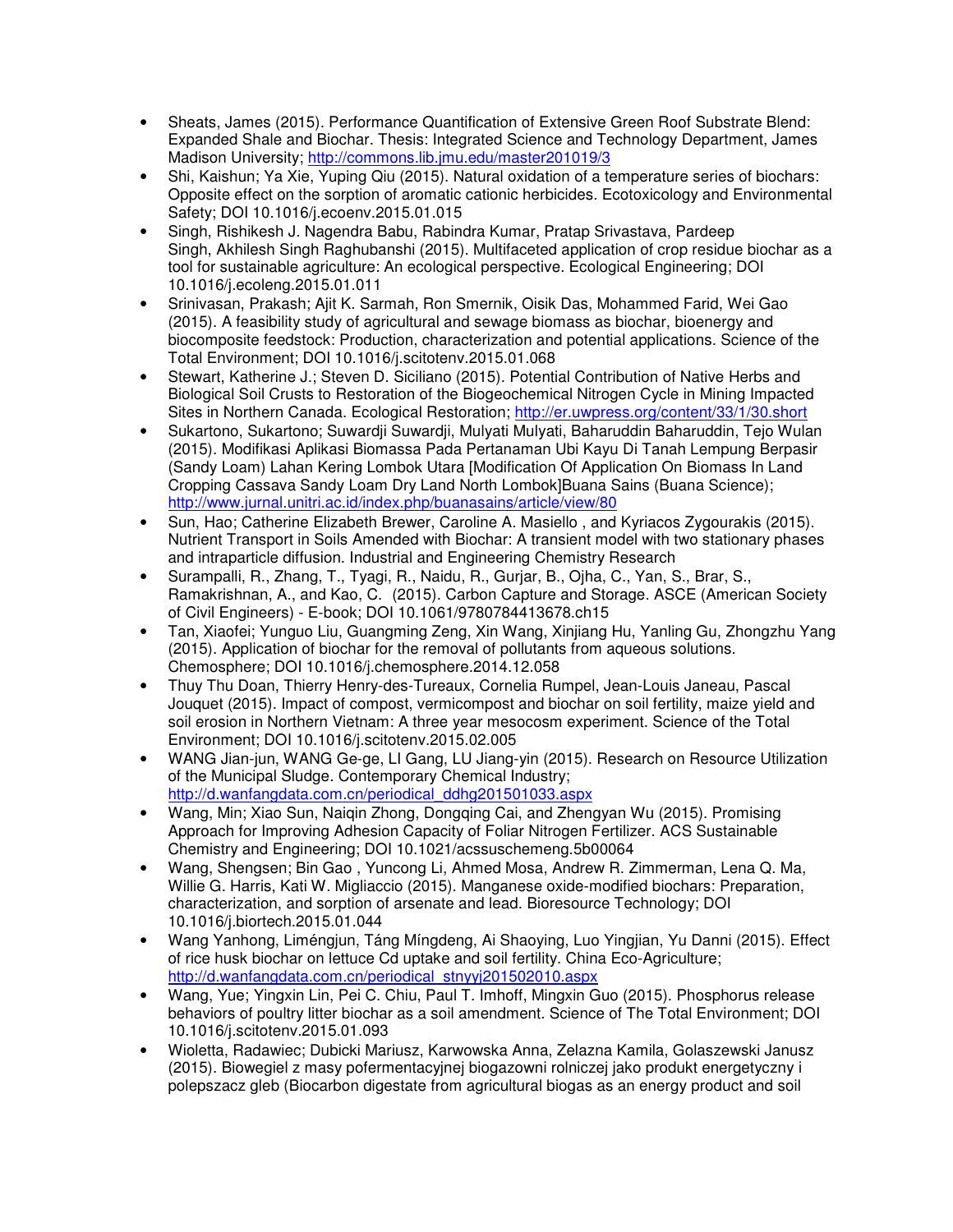improver). Inzynieria Rolnicza (Agricultural Engineering); http://ir.ptir.org/index.php?mood=article&article\_id=3595

- Wróbel-Tobiszewska, A (2015). Biochar as a soil amendment and productivity stimulus for Eucalyptus nitens plantations. Thesis: University of Tasmania; http://eprints.utas.edu.au/18751
- WU Chong-shu; WU Yao, JI Shu-feng, XIE Guo-xiong (2015). Affect application of biochar on soil fertility and crop growth. ZHONGGUO YUANYI WENZHAI; http://d.wanfangdata.com.cn/periodical\_zgyywz201412096.aspx
- Xi Yu, Mohamed Hassan, Raffaella Ocone, Yassir Makkawi (2015). A CFD study of biomass pyrolysis in a downer reactor equipped with a novel gas–solid separator-II thermochemical performance and products. Fuel Processing Technology; DOI 10.1016/j.fuproc.2015.01.002
- Xiao, Na; Hu Luo, Weiqi Wei, Zhiyong Tang, Bin Hu, Lingzhao Kong, Yuhan Sun (2015). Microwave-assisted gasification of rice straw pyrolytic biochar promoted by alkali and alkaline earth metals. Journal of Analytical and Applied Pyrolysis; DOI 10.1016/j.jaap.2015.02.001
- Xu, Wenqing; Joseph J. Pignatello, and William Armistead Mitch (2015). Reduction of Nitroaromatics Sorbed to Black Carbon by Direct Reaction with Sorbed Sulfides. Environmental Science & Technology; DOI 10.1021/es5045198
- Yang, Fan; Xinde Cao, Bin Gao, Ling Zhao, Feiyue Li (2015). Short-term effects of rice straw biochar on sorption, emission, and transformation of soil NH4 +-N. Environmental Science and Pollution Research; DOI 10.1007/s11356-014-4067-1
- Yang Li, Fei Shen, Haiyan Guo, Zhanghong Wang, Gang Yang, Lilin Wang, Yanzong Zhang, Yongmei Zeng, Shihuai Deng (2015). Phytotoxicity assessment on corn stover biochar, derived from fast pyrolysis, based on seed germination, early growth, and potential plant cell damage. Environmental Science and Pollution Research; DOI 10.1007/s11356-015-4115-5
- Ye, Feng; Mi Tie, Zhang Xiong, Yang Haiping, Wang Xianhua, Zhang Shihong, Chen Hanping (2015). Influence of silica on physicochemical characteristic of modified bio-chars. Transactions of the Chinese Society of Agricultural Engineering; http://d.wanfangdata.com.cn/periodical\_nygcxb201424033.aspx
- Younis, Uzma; Muhammad Farooq Qayyum, M. Hasnain Raza Shah, Subhan Danish, Ahmad Naeem Shahzad, Saeed Ahmad Malik and Seema Mahmood (2015). Growth, survival, and heavy metal (Cd and Ni) uptake of spinach (Spinacia oleracea) and fenugreek (Trigonella corniculata) in a biochar-amended sewage-irrigated contaminated soil. Journal of Plant Nutrition and Soil **Science**
- Yu Zhihong, Huángyifan, Lián Fei, Xieli Kun, Liu Shuang, Song Zhengguo (2015). Adsorption of Arsenic on Biochar-manganese Oxide Composites. Agro-Environment Science; DOI 10.11654/jaes.2015.01.022
- Zhang Feilóng; Wei Yanhong (2015). Effect of Two Biochars on Leaching and Migration of Atrazine in Two Soils. Agricultural Environmental Science; DOI 10.11654/jaes.2015.01.010
- Zhang, Feng; Xin Wang, Daixia Yin, Bo Peng, Changyin Tan, Yunguo Liu, Xiaofei Tan, Shixue Wu (2015). Efficiency and mechanisms of Cd removal from aqueous solution by biochar derived from water hyacinth (Eichornia crassipes). Journal of Environmental Management; DOI 10.1016/j.jenvman.2015.01.043
- Zhang, H.; R.P. Voroney, G.W. Price (2015). Effects of temperature and processing conditions on biochar chemical properties and their influence on soil C and N transformations. Soil Biology and Biochemistry; DOI 10.1016/j.soilbio.2015.01.006
- Zhang Wei-Ming, Guan Xue-Chao, Huang Yu-Wei, Sun Da-Quan, Meng Jun, Chen Wen-Fu (2015). Biological Effects of Biochar and Fertilizer Interaction in Soybean Plant. Acta Agronomica Sinica; http://d.wanfangdata.com.cn/periodical\_zuowxb201501013.aspx
- Zhangmei, Yang; Fang Zhanqiang (2015). Research Progresses in Remediation of Cd, Pb Contaminated Soils by Biochar. Environmental Protection of Chemical Industry; http://d.wanfangdata.com.cn/periodical\_hghb201406005.aspx
- Zhao, Shanhui; Yonghao Luo, Yunliang Zhang, Yufeng Long (2015). Experimental investigation of the synergy effect of partial oxidation and bio-char on biomass tar reduction. Journal of Analytical and Applied Pyrolysis; DOI 10.1016/j.jaap.2015.01.016